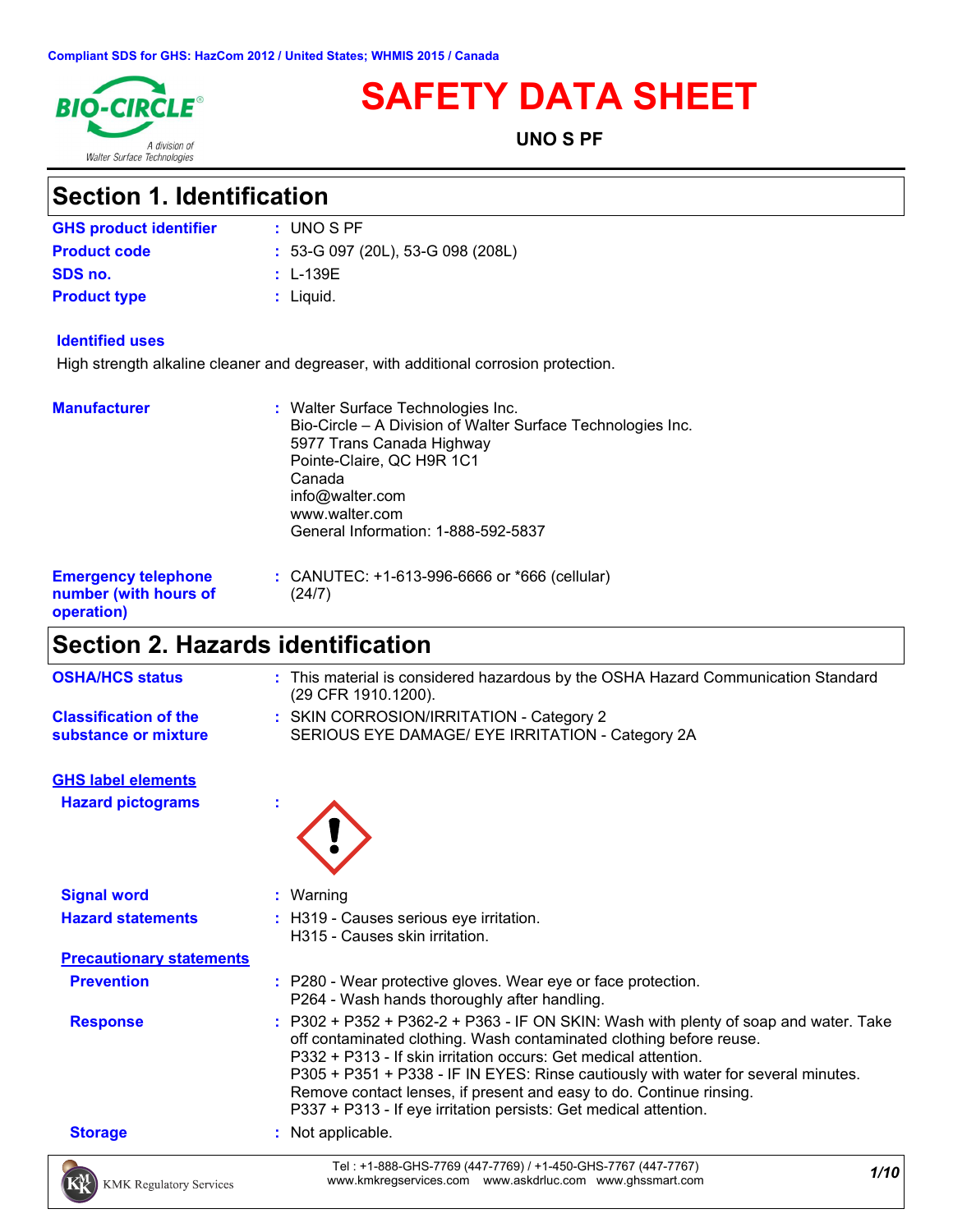

### **Section 2. Hazards identification**

| <b>Disposal</b>                                                | : Not applicable. |
|----------------------------------------------------------------|-------------------|
| <b>Hazards not otherwise classified (HNOC)</b>                 |                   |
| <b>Physical hazards not</b><br>otherwise classified<br>(PHNOC) | : None known.     |
| <b>Health hazards not</b><br>otherwise classified<br>(HHNOC)   | : None known.     |

# **Section 3. Composition/information on ingredients**

| <b>Substance/mixture</b> | : Mixture                           |
|--------------------------|-------------------------------------|
| <b>Product code</b>      | $: 53-G 097 (20L), 53-G 098 (208L)$ |

#### **CAS number/other identifiers**

**:** Not applicable.

| <b>Ingredient name</b>  | $\bullet$                | ıumber     |  |
|-------------------------|--------------------------|------------|--|
| Sodium cumenesulphonate | $\overline{\phantom{0}}$ | 28348-53-0 |  |

**Any concentration shown as a range is to protect confidentiality or is due to batch variation.**

**There are no additional ingredients present which, within the current knowledge of the supplier and in the concentrations applicable, are classified as hazardous to health or the environment and hence require reporting in this section.**

**Occupational exposure limits, if available, are listed in Section 8.**

### **Section 4. First aid measures**

| <b>Description of necessary first aid measures</b> |                                                                                                                                                                                                                                                                                                                                                                                                                                                                                                                                                                                                                                                                      |
|----------------------------------------------------|----------------------------------------------------------------------------------------------------------------------------------------------------------------------------------------------------------------------------------------------------------------------------------------------------------------------------------------------------------------------------------------------------------------------------------------------------------------------------------------------------------------------------------------------------------------------------------------------------------------------------------------------------------------------|
| Eye contact                                        | : Get medical attention immediately. Call a poison center or physician. Immediately flush<br>eyes with plenty of water, occasionally lifting the upper and lower eyelids. Continue to<br>rinse for at least 20 minutes. Chemical burns must be treated promptly by a physician.                                                                                                                                                                                                                                                                                                                                                                                      |
| <b>Inhalation</b>                                  | : Get medical attention immediately. Call a poison center or physician. Remove victim to<br>fresh air and keep at rest in a position comfortable for breathing. If it is suspected that<br>fumes are still present, the rescuer should wear an appropriate mask or self-contained<br>breathing apparatus. If not breathing, if breathing is irregular or if respiratory arrest<br>occurs, provide artificial respiration or oxygen by trained personnel. It may be<br>dangerous to the person providing aid to give mouth-to-mouth resuscitation. If<br>unconscious, place in recovery position and get medical attention immediately.                               |
| <b>Skin contact</b>                                | : Flush contaminated skin with plenty of water. Continue to rinse for at least 20 minutes.<br>Get medical attention. Wash clothing before reuse. Clean shoes thoroughly before<br>reuse.                                                                                                                                                                                                                                                                                                                                                                                                                                                                             |
| <b>Ingestion</b>                                   | : Get medical attention immediately. Call a poison center or physician. Wash out mouth<br>with water. Remove victim to fresh air and keep at rest in a position comfortable for<br>breathing. If material has been swallowed and the exposed person is conscious, give<br>small quantities of water to drink. Stop if the exposed person feels sick as vomiting may<br>be dangerous. Do not induce vomiting unless directed to do so by medical personnel.<br>Chemical burns must be treated promptly by a physician. Never give anything by mouth<br>to an unconscious person. If unconscious, place in recovery position and get medical<br>attention immediately. |

#### **Most important symptoms/effects, acute and delayed**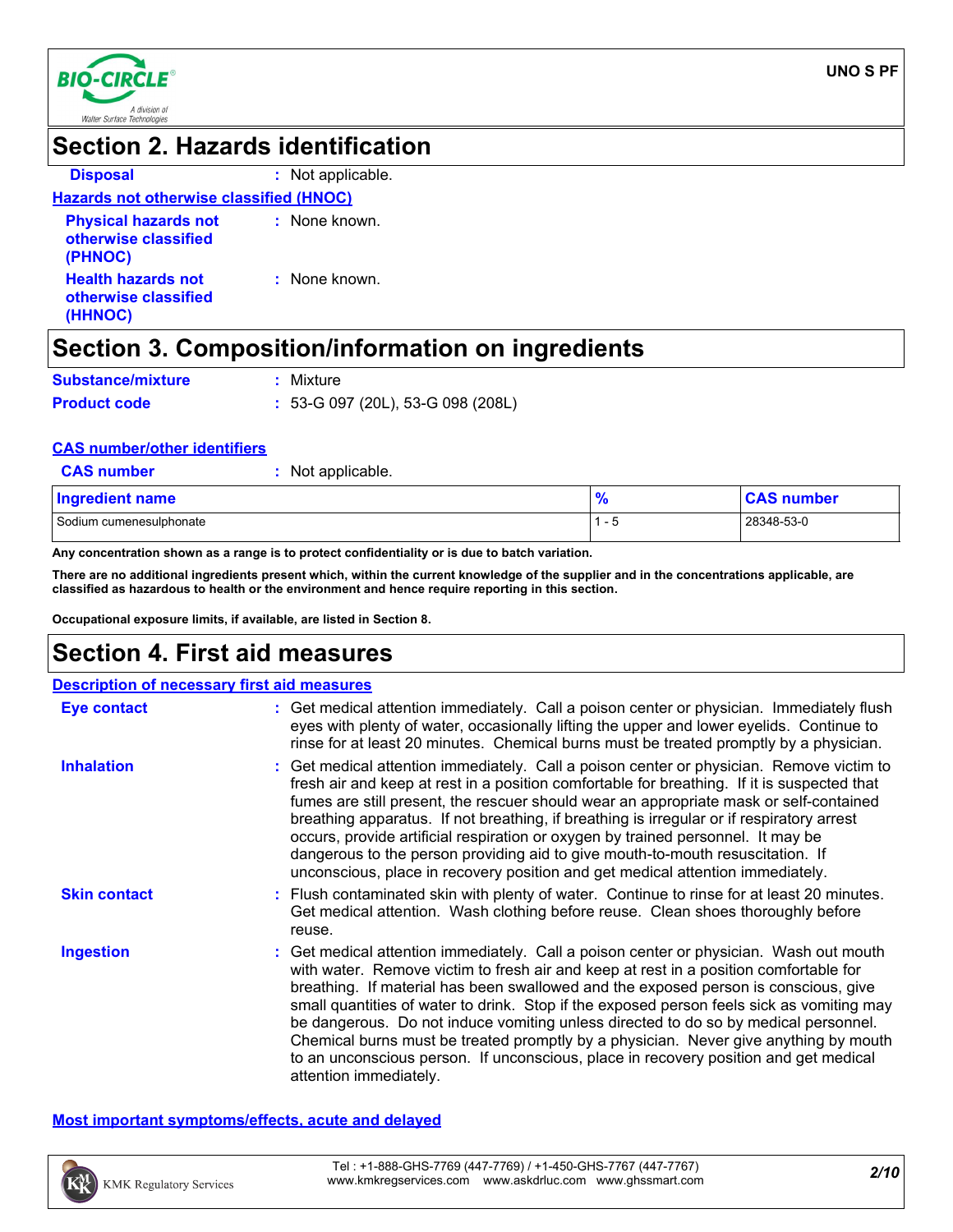

# **Section 4. First aid measures**

| <b>Potential acute health effects</b> |                                                                                                                                                                               |
|---------------------------------------|-------------------------------------------------------------------------------------------------------------------------------------------------------------------------------|
| <b>Eye contact</b>                    | : Causes serious eye irritation.                                                                                                                                              |
| <b>Inhalation</b>                     | : No known significant effects or critical hazards.                                                                                                                           |
| <b>Skin contact</b>                   | : Causes skin irritation.                                                                                                                                                     |
| <b>Ingestion</b>                      | : Irritating to mouth, throat and stomach.                                                                                                                                    |
| <b>Over-exposure signs/symptoms</b>   |                                                                                                                                                                               |
| Eye contact                           | : Adverse symptoms may include the following:<br>pain or irritation<br>watering<br>redness                                                                                    |
| <b>Inhalation</b>                     | : No known significant effects or critical hazards.                                                                                                                           |
| <b>Skin contact</b>                   | Adverse symptoms may include the following:<br>irritation<br>redness                                                                                                          |
| <b>Ingestion</b>                      | : No known significant effects or critical hazards.                                                                                                                           |
|                                       | <u>Indication of immediate medical attention and special treatment needed, if necessary</u>                                                                                   |
| Notes to physician                    | : Treat symptomatically. Contact poison treatment specialist immediately if large<br>quantities have been ingested or inhaled.                                                |
| <b>Specific treatments</b>            | : No specific treatment.                                                                                                                                                      |
| <b>Protection of first-aiders</b>     | : No action shall be taken involving any personal risk or without suitable training. It may<br>be dangerous to the person providing aid to give mouth-to-mouth resuscitation. |

#### **See toxicological information (Section 11)**

# **Section 5. Fire-fighting measures**

| <b>Extinguishing media</b>                               |                                                                                                                                                                          |
|----------------------------------------------------------|--------------------------------------------------------------------------------------------------------------------------------------------------------------------------|
| <b>Suitable extinguishing</b><br>media                   | : Use an extinguishing agent suitable for the surrounding fire.                                                                                                          |
| <b>Unsuitable extinguishing</b><br>media                 | : None known.                                                                                                                                                            |
| <b>Specific hazards arising</b><br>from the chemical     | : No specific fire or explosion hazard.                                                                                                                                  |
| <b>Hazardous thermal</b><br>decomposition products       | : Decomposition products may include the following materials:<br>carbon dioxide<br>carbon monoxide<br>sulfur oxides<br>metal oxide/oxides                                |
| <b>Special protective actions</b><br>for fire-fighters   | : No special measures are required.                                                                                                                                      |
| <b>Special protective</b><br>equipment for fire-fighters | : Fire-fighters should wear appropriate protective equipment and self-contained breathing<br>apparatus (SCBA) with a full face-piece operated in positive pressure mode. |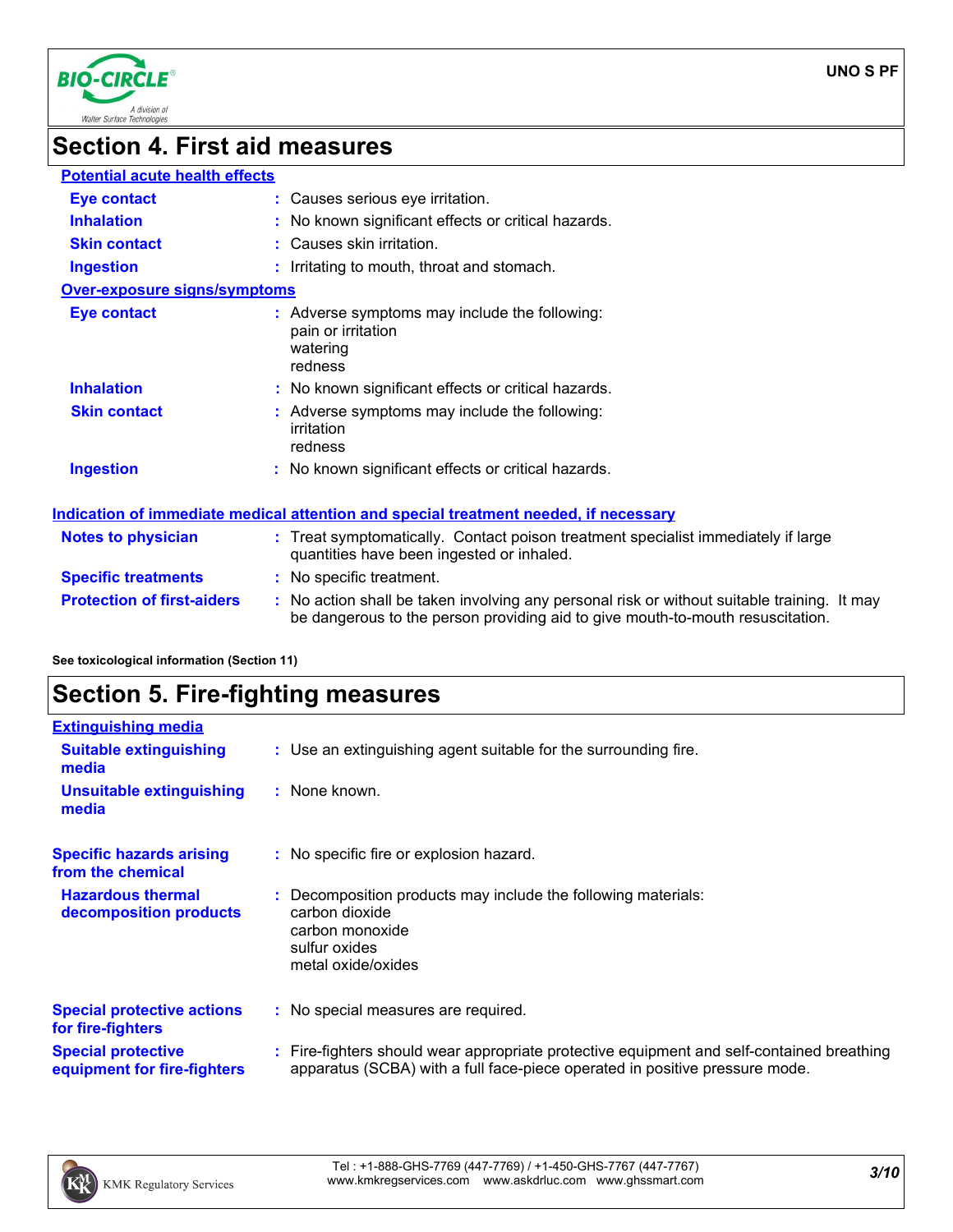

### **Section 6. Accidental release measures**

#### **Personal precautions, protective equipment and emergency procedures**

| For non-emergency<br>personnel                        |  | : No action shall be taken involving any personal risk or without suitable training. Keep<br>unnecessary and unprotected personnel from entering. Do not touch or walk through<br>spilled material. Avoid breathing vapor or mist. Provide adequate ventilation. Wear<br>appropriate respirator when ventilation is inadequate. Put on appropriate personal<br>protective equipment. |  |
|-------------------------------------------------------|--|--------------------------------------------------------------------------------------------------------------------------------------------------------------------------------------------------------------------------------------------------------------------------------------------------------------------------------------------------------------------------------------|--|
| For emergency responders                              |  | : If specialized clothing is required to deal with the spillage, take note of any information in<br>Section 8 on suitable and unsuitable materials. See also the information in "For non-<br>emergency personnel".                                                                                                                                                                   |  |
| <b>Environmental precautions</b>                      |  | : Avoid dispersal of spilled material and runoff and contact with soil, waterways, drains<br>and sewers. Inform the relevant authorities if the product has caused environmental<br>pollution (sewers, waterways, soil or air).                                                                                                                                                      |  |
| Methods and materials for containment and cleaning up |  |                                                                                                                                                                                                                                                                                                                                                                                      |  |
| <b>Small spill</b>                                    |  | : Stop leak if without risk. Move containers from spill area. Dilute with water and mop up<br>if water-soluble. Alternatively, or if water-insoluble, absorb with an inert dry material and<br>place in an appropriate waste disposal container. Dispose of via a licensed waste<br>disposal contractor.                                                                             |  |

**Large spill Example 20 CE** : Stop leak if without risk. Move containers from spill area. Approach release from upwind. Prevent entry into sewers, water courses, basements or confined areas. Wash spillages into an effluent treatment plant or proceed as follows. Contain and collect spillage with non-combustible, absorbent material e.g. sand, earth, vermiculite or diatomaceous earth and place in container for disposal according to local regulations (see Section 13). Dispose of via a licensed waste disposal contractor. Contaminated absorbent material may pose the same hazard as the spilled product. Note: see Section 1 for emergency contact information and Section 13 for waste disposal.

### **Section 7. Handling and storage**

| <b>Precautions for safe handling</b>                                             |                                                                                                                                                                                                                                                                                                                                                                                                                                                                                                                                  |
|----------------------------------------------------------------------------------|----------------------------------------------------------------------------------------------------------------------------------------------------------------------------------------------------------------------------------------------------------------------------------------------------------------------------------------------------------------------------------------------------------------------------------------------------------------------------------------------------------------------------------|
| <b>Protective measures</b>                                                       | : Put on appropriate personal protective equipment (see Section 8). Do not ingest. Avoid<br>contact with eyes, skin and clothing. Avoid breathing vapor or mist. Keep in the original<br>container or an approved alternative made from a compatible material, kept tightly<br>closed when not in use. Keep away from acids. Empty containers retain product<br>residue and can be hazardous. Do not reuse container.                                                                                                            |
| <b>Advice on general</b><br>occupational hygiene                                 | : Eating, drinking and smoking should be prohibited in areas where this material is<br>handled, stored and processed. Workers should wash hands and face before eating,<br>drinking and smoking. See also Section 8 for additional information on hygiene<br>measures.                                                                                                                                                                                                                                                           |
| <b>Conditions for safe storage,</b><br>including any<br><i>incompatibilities</i> | Store in accordance with local regulations. Store in original container protected from<br>direct sunlight in a dry, cool and well-ventilated area, away from incompatible materials<br>(see Section 10) and food and drink. Separate from acids. Keep container tightly<br>closed and sealed until ready for use. Containers that have been opened must be<br>carefully resealed and kept upright to prevent leakage. Do not store in unlabeled<br>containers. Use appropriate containment to avoid environmental contamination. |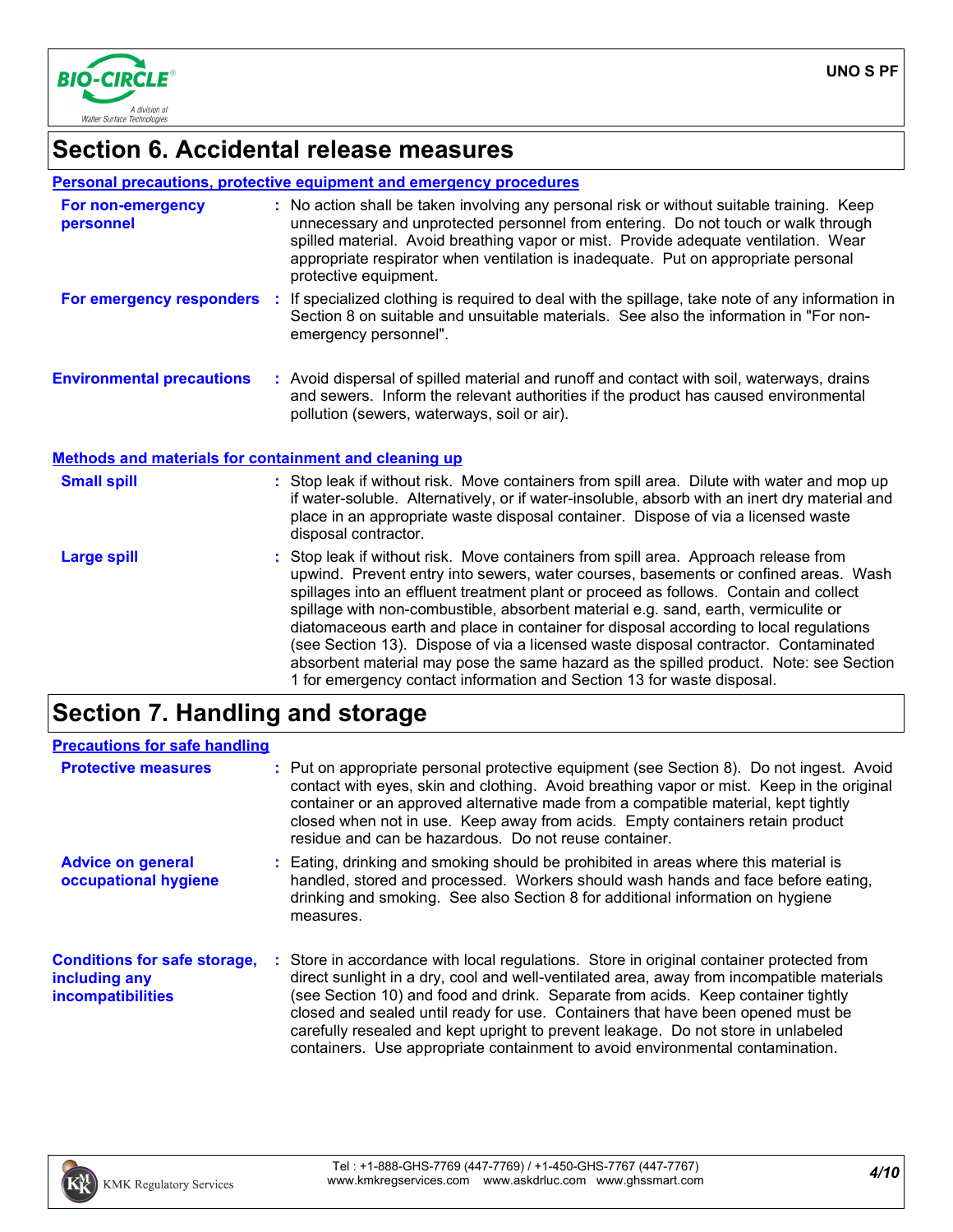

**Control parameters**

### **Section 8. Exposure controls/personal protection**

| <b>United States</b><br><b>Occupational exposure limits</b><br>None.<br><b>Canada</b><br><b>Occupational exposure limits</b><br>None. |                                                                                                                                                                                                                                                                                                                                                                                                                                                                                                                                                                                                                        |
|---------------------------------------------------------------------------------------------------------------------------------------|------------------------------------------------------------------------------------------------------------------------------------------------------------------------------------------------------------------------------------------------------------------------------------------------------------------------------------------------------------------------------------------------------------------------------------------------------------------------------------------------------------------------------------------------------------------------------------------------------------------------|
| <b>Appropriate engineering</b><br><b>controls</b>                                                                                     | : No personal respiratory protective equipment normally required. Avoid breathing dust/<br>fume/gas/mist/vapors/spray. When workers are facing concentrations above the<br>exposure limit they must use appropriate certified respirators.                                                                                                                                                                                                                                                                                                                                                                             |
| <b>Environmental exposure</b><br><b>controls</b>                                                                                      | : Emissions from ventilation or work process equipment should be checked to ensure<br>they comply with the requirements of environmental protection legislation.                                                                                                                                                                                                                                                                                                                                                                                                                                                       |
| <b>Individual protection measures</b>                                                                                                 |                                                                                                                                                                                                                                                                                                                                                                                                                                                                                                                                                                                                                        |
| <b>Hygiene measures</b>                                                                                                               | : Wash hands, forearms and face thoroughly after handling chemical products, before<br>eating, smoking and using the lavatory and at the end of the working period.<br>Appropriate techniques should be used to remove potentially contaminated clothing.<br>Wash contaminated clothing before reusing.                                                                                                                                                                                                                                                                                                                |
| <b>Eye/face protection</b>                                                                                                            | Safety eyewear complying with an approved standard should be used when a risk<br>assessment indicates this is necessary to avoid exposure to liquid splashes, mists,<br>gases or dusts. If contact is possible, the following protection should be worn, unless<br>the assessment indicates a higher degree of protection: chemical splash goggles.                                                                                                                                                                                                                                                                    |
| <b>Skin protection</b>                                                                                                                |                                                                                                                                                                                                                                                                                                                                                                                                                                                                                                                                                                                                                        |
| <b>Hand protection</b>                                                                                                                | : Chemical-resistant, impervious gloves complying with an approved standard should be<br>worn at all times when handling chemical products if a risk assessment indicates this is<br>necessary. Considering the parameters specified by the glove manufacturer, check<br>during use that the gloves are still retaining their protective properties. It should be<br>noted that the time to breakthrough for any glove material may be different for different<br>glove manufacturers. In the case of mixtures, consisting of several substances, the<br>protection time of the gloves cannot be accurately estimated. |
| <b>Body protection</b>                                                                                                                | : Personal protective equipment for the body should be selected based on the task being<br>performed and the risks involved and should be approved by a specialist before<br>handling this product.                                                                                                                                                                                                                                                                                                                                                                                                                    |
| <b>Other skin protection</b>                                                                                                          | : Appropriate footwear and any additional skin protection measures should be selected<br>based on the task being performed and the risks involved and should be approved by a<br>specialist before handling this product.                                                                                                                                                                                                                                                                                                                                                                                              |
| <b>Respiratory protection</b>                                                                                                         | : Use a NIOSH/MSHA approved respirator if there is a risk of exposure at levels<br>exceeding the exposure limits. Advice should be sought from respiratory protection<br>specialists.                                                                                                                                                                                                                                                                                                                                                                                                                                  |
|                                                                                                                                       |                                                                                                                                                                                                                                                                                                                                                                                                                                                                                                                                                                                                                        |

#### **Section 9. Physical and chemical properties**

#### **Physical state Color Appearance**

| <b>Physical state</b> | $:$ Liquid.       |
|-----------------------|-------------------|
| Color                 | $:$ Pink. [Light] |
| Odor                  | $:$ Faint.        |
|                       |                   |

**Odor threshold** : Not available.



*5/10* Tel : +1-888-GHS-7769 (447-7769) / +1-450-GHS-7767 (447-7767) www.kmkregservices.com www.askdrluc.com www.ghssmart.com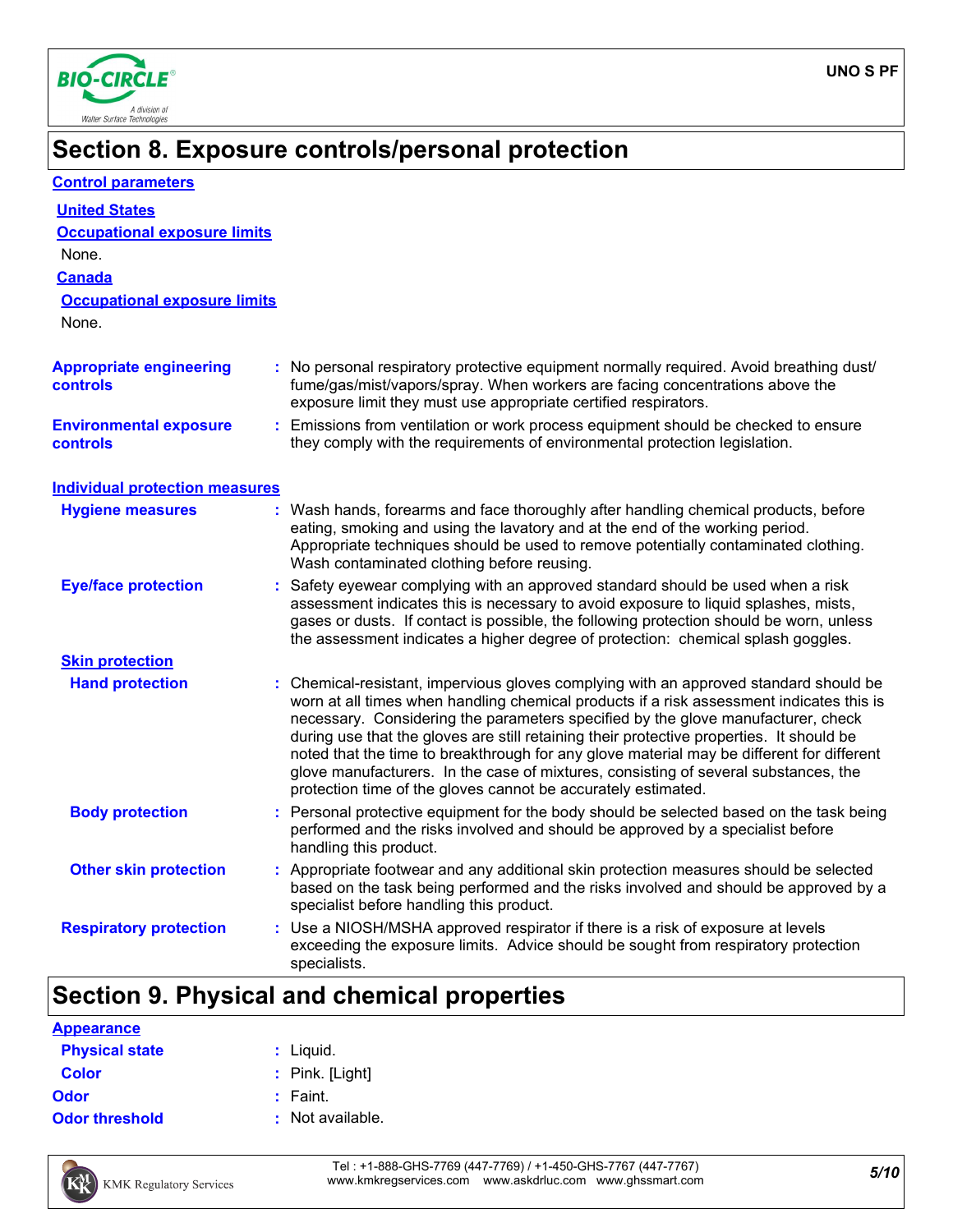

### **Section 9. Physical and chemical properties**

#### **pH**

| pH                                                | : 12.5                                                          |
|---------------------------------------------------|-----------------------------------------------------------------|
| <b>Melting point</b>                              | : $0^{\circ}$ C (32 $^{\circ}$ F)                               |
| <b>Boiling point</b>                              | : 98°C (208.4°F)                                                |
| <b>Flash point</b>                                | $:$ Not available.                                              |
| <b>Evaporation rate</b>                           | : Not available.                                                |
| <b>Flammability (solid, gas)</b>                  | : Not available.                                                |
| Lower and upper explosive<br>(flammable) limits   | $:$ Not available.                                              |
| <b>Vapor pressure</b>                             | : Not available.                                                |
| <b>Vapor density</b>                              | : Not available.                                                |
| <b>Relative density</b>                           | : 1.03 to 1.05 g/ml @ 20°C (68°F)                               |
| <b>Solubility</b>                                 | : Soluble in the following materials: cold water and hot water. |
| <b>Partition coefficient: n-</b><br>octanol/water | : Not available.                                                |
| <b>Auto-ignition temperature</b>                  | $:$ Not available.                                              |
| <b>Decomposition temperature</b>                  | : Not available.                                                |
| <b>Viscosity</b>                                  | : Not available.                                                |
| <b>VOC content (g/l)</b>                          | $\mathbf{.} \ \mathbf{0}$                                       |

# **Section 10. Stability and reactivity**

| <b>Reactivity</b>                                   | : No specific test data related to reactivity available for this product or its ingredients.              |
|-----------------------------------------------------|-----------------------------------------------------------------------------------------------------------|
| <b>Chemical stability</b>                           | : The product is stable.                                                                                  |
| <b>Possibility of hazardous</b><br><b>reactions</b> | : Under normal conditions of storage and use, hazardous reactions will not occur.                         |
| <b>Conditions to avoid</b>                          | : No specific data.                                                                                       |
| Incompatible materials                              | : Reactive or incompatible with the following materials: oxidizing materials and acids.                   |
| <b>Hazardous decomposition</b><br>products          | : Under normal conditions of storage and use, hazardous decomposition products should<br>not be produced. |

### **Section 11. Toxicological information**

**Acute toxicity Carcinogenicity Irritation/Corrosion Sensitization Information on toxicological effects** There is no data available. There is no data available. There is no data available.

There is no data available.

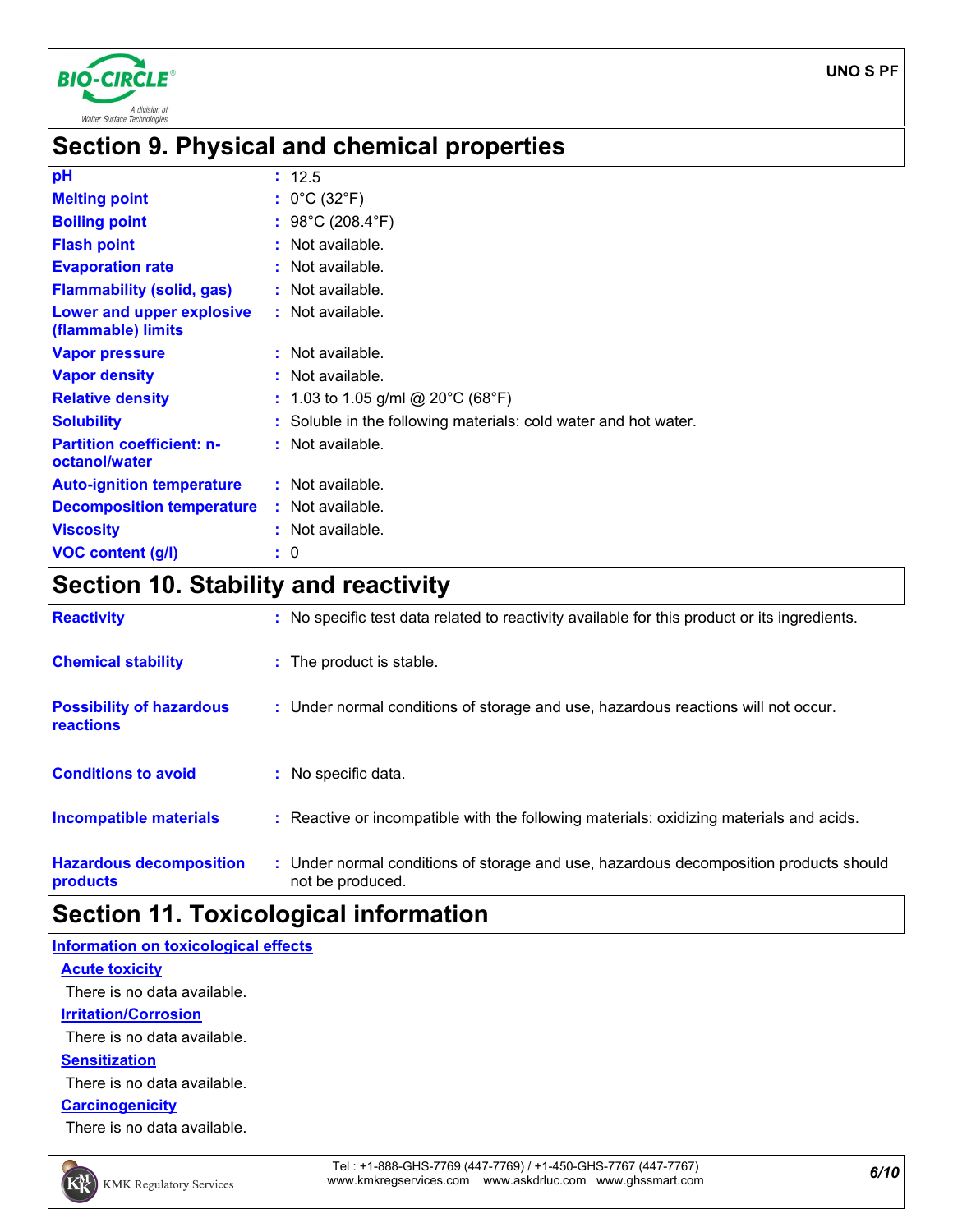

# **Section 11. Toxicological information**

| <b>Name</b>                                                                              |  |                                                                                            | <b>Category</b> | <b>Route of</b>              | <b>Target organs</b> |  |  |
|------------------------------------------------------------------------------------------|--|--------------------------------------------------------------------------------------------|-----------------|------------------------------|----------------------|--|--|
|                                                                                          |  |                                                                                            |                 | exposure                     |                      |  |  |
| Sodium cumenesulphonate                                                                  |  | Category 3                                                                                 | Not applicable. | Respiratory tract irritation |                      |  |  |
| <b>Specific target organ toxicity (repeated exposure)</b>                                |  |                                                                                            |                 |                              |                      |  |  |
| There is no data available.                                                              |  |                                                                                            |                 |                              |                      |  |  |
| <b>Aspiration hazard</b>                                                                 |  |                                                                                            |                 |                              |                      |  |  |
| There is no data available.                                                              |  |                                                                                            |                 |                              |                      |  |  |
| <b>Information on the likely</b>                                                         |  | : Dermal contact. Eye contact. Inhalation. Ingestion.                                      |                 |                              |                      |  |  |
| routes of exposure                                                                       |  |                                                                                            |                 |                              |                      |  |  |
| <b>Potential acute health effects</b>                                                    |  |                                                                                            |                 |                              |                      |  |  |
| <b>Eye contact</b>                                                                       |  | : Causes serious eye irritation.                                                           |                 |                              |                      |  |  |
| <b>Inhalation</b>                                                                        |  | No known significant effects or critical hazards.                                          |                 |                              |                      |  |  |
| <b>Skin contact</b>                                                                      |  | Causes skin irritation.                                                                    |                 |                              |                      |  |  |
| <b>Ingestion</b>                                                                         |  | : Irritating to mouth, throat and stomach.                                                 |                 |                              |                      |  |  |
| Symptoms related to the physical, chemical and toxicological characteristics             |  |                                                                                            |                 |                              |                      |  |  |
| <b>Eye contact</b>                                                                       |  | : Adverse symptoms may include the following:<br>pain or irritation<br>watering<br>redness |                 |                              |                      |  |  |
| <b>Inhalation</b>                                                                        |  | : No known significant effects or critical hazards.                                        |                 |                              |                      |  |  |
| <b>Skin contact</b>                                                                      |  | : Adverse symptoms may include the following:<br>irritation<br>redness                     |                 |                              |                      |  |  |
| <b>Ingestion</b>                                                                         |  | : No known significant effects or critical hazards.                                        |                 |                              |                      |  |  |
| Delayed and immediate effects and also chronic effects from short and long term exposure |  |                                                                                            |                 |                              |                      |  |  |
| <b>Short term exposure</b>                                                               |  |                                                                                            |                 |                              |                      |  |  |
| <b>Potential immediate</b><br>effects                                                    |  | : No known significant effects or critical hazards.                                        |                 |                              |                      |  |  |
| <b>Potential delayed effects</b>                                                         |  | : No known significant effects or critical hazards.                                        |                 |                              |                      |  |  |
| Long term exposure                                                                       |  |                                                                                            |                 |                              |                      |  |  |
| <b>Potential immediate</b><br>effects                                                    |  | : No known significant effects or critical hazards.                                        |                 |                              |                      |  |  |
| <b>Potential delayed effects</b>                                                         |  | No known significant effects or critical hazards.                                          |                 |                              |                      |  |  |
| <b>Potential chronic health effects</b>                                                  |  |                                                                                            |                 |                              |                      |  |  |
| <b>General</b>                                                                           |  | : No known significant effects or critical hazards.                                        |                 |                              |                      |  |  |
| <b>Carcinogenicity</b>                                                                   |  | No known significant effects or critical hazards.                                          |                 |                              |                      |  |  |
| <b>Mutagenicity</b>                                                                      |  | No known significant effects or critical hazards.                                          |                 |                              |                      |  |  |
| <b>Teratogenicity</b>                                                                    |  | No known significant effects or critical hazards.                                          |                 |                              |                      |  |  |
| <b>Developmental effects</b>                                                             |  | No known significant effects or critical hazards.                                          |                 |                              |                      |  |  |
|                                                                                          |  |                                                                                            |                 |                              |                      |  |  |
| <b>Fertility effects</b>                                                                 |  | No known significant effects or critical hazards.                                          |                 |                              |                      |  |  |

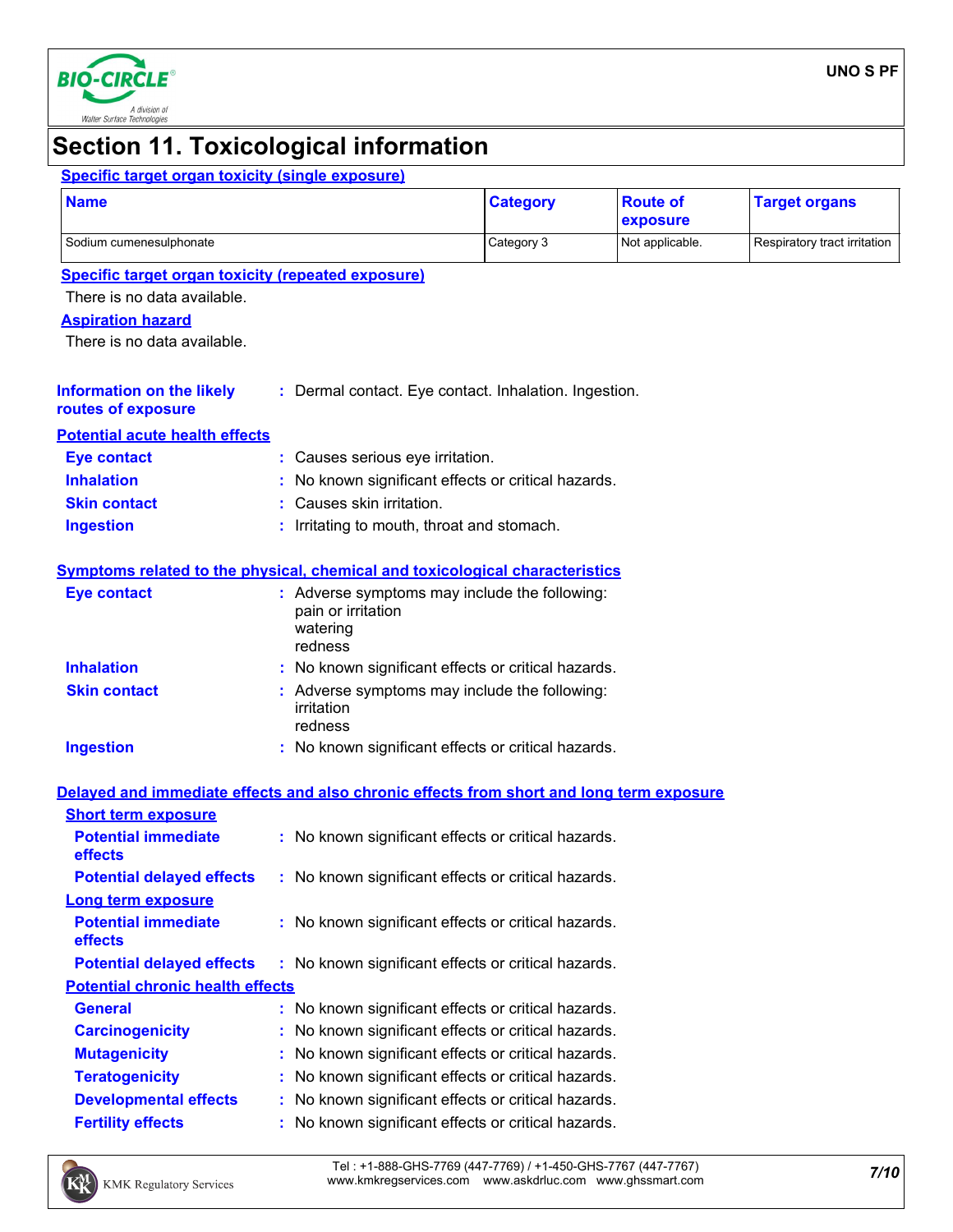

### **Section 11. Toxicological information**

#### **Numerical measures of toxicity**

**Acute toxicity estimates**

There is no data available.

### **Section 12. Ecological information**

#### **Toxicity**

There is no data available.

#### **Persistence and degradability**

| <b>Product/ingredient name</b> | <b>Aquatic half-life</b> | <b>Photolysis</b>             | Biodegradability |
|--------------------------------|--------------------------|-------------------------------|------------------|
| <b>UNO S PF</b>                |                          | $1 > 95\%$ ; 28 to 100 day(s) | Readily          |

#### **Bioaccumulative potential**

| There is no data available.                             |                  |  |
|---------------------------------------------------------|------------------|--|
| Mobility in soil                                        |                  |  |
| <b>Soil/water partition</b><br><b>coefficient (Koc)</b> | : Not available. |  |

**Other adverse effects** : No known significant effects or critical hazards.

### **Section 13. Disposal considerations**

| <b>Disposal methods</b> | : The generation of waste should be avoided or minimized wherever possible. Disposal        |
|-------------------------|---------------------------------------------------------------------------------------------|
|                         | of this product, solutions and any by-products should comply with the requirements of       |
|                         | environmental protection and waste disposal legislation and any regional local authority    |
|                         | requirements. Dispose of surplus and non-recyclable products via a licensed waste           |
|                         | disposal contractor. Waste should not be disposed of untreated to the sewer unless          |
|                         | fully compliant with the requirements of all authorities with jurisdiction. Waste packaging |
|                         | should be recycled. Incineration or landfill should only be considered when recycling is    |
|                         | not feasible. This material and its container must be disposed of in a safe way. Care       |
|                         | should be taken when handling empty containers that have not been cleaned or rinsed         |
|                         | out. Empty containers or liners may retain some product residues. Avoid dispersal of        |
|                         | spilled material and runoff and contact with soil, waterways, drains and sewers.            |

# **Section 14. Transport information**

|                                      | <b>DOT</b>               | <b>TDG</b>     | <b>IMDG</b>    | <b>IATA</b>    |
|--------------------------------------|--------------------------|----------------|----------------|----------------|
| <b>UN number</b>                     | Not regulated.           | Not regulated. | Not regulated. | Not regulated. |
| <b>UN proper</b><br>shipping name    | $\overline{\phantom{0}}$ |                |                |                |
| <b>Transport</b><br>hazard class(es) |                          |                |                |                |
|                                      |                          |                |                |                |

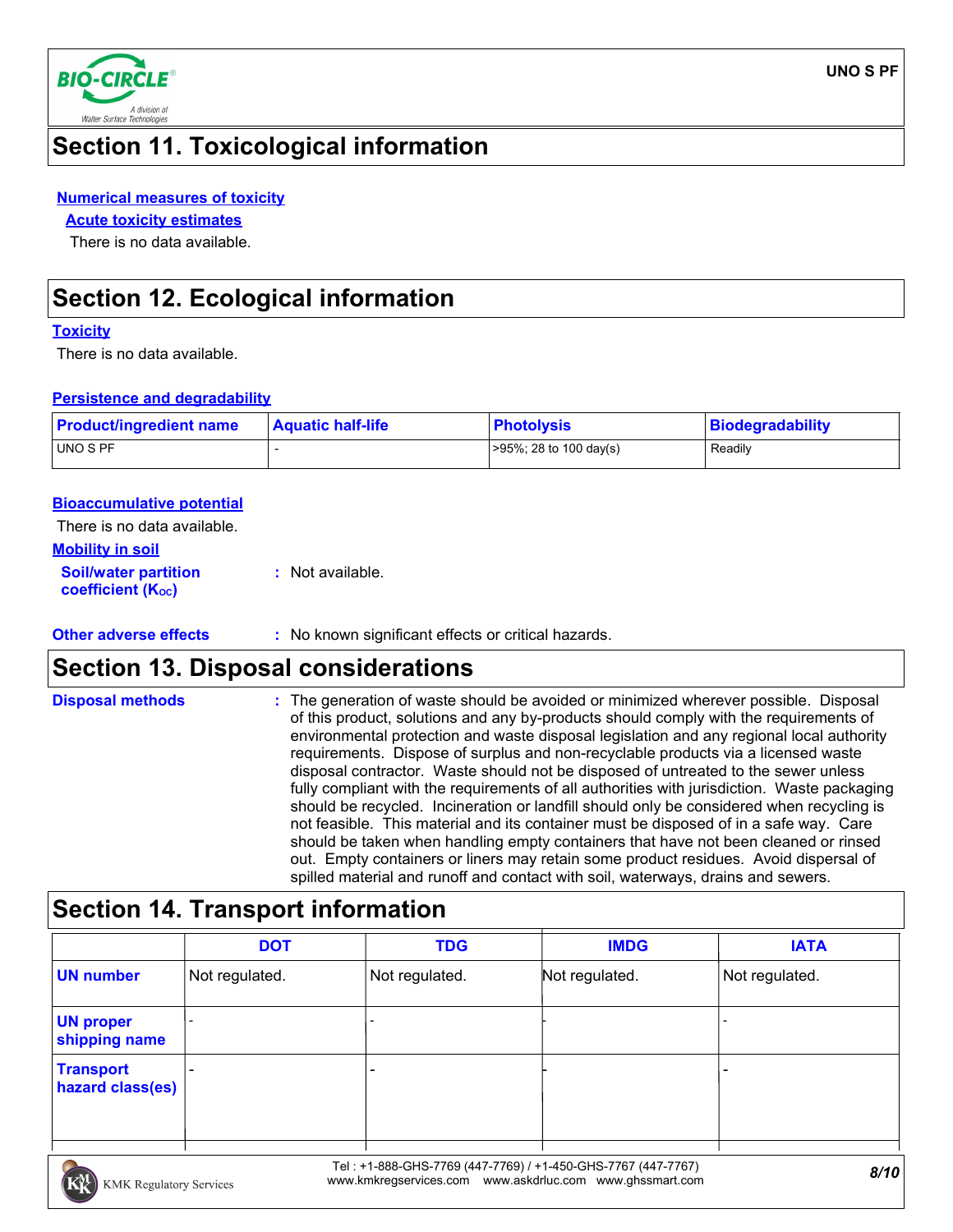

# **Section 14. Transport information**

| <b>Packing group</b>             | $\overline{\phantom{0}}$ |      |     |     |
|----------------------------------|--------------------------|------|-----|-----|
| <b>Environmental</b><br>hazards  | No.                      | 'No. | No. | No. |
| <b>Additional</b><br>information |                          |      |     |     |

**AERG :** Not applicable.

**Special precautions for user Transport within user's premises:** always transport in closed containers that are **:** upright and secure. Ensure that persons transporting the product know what to do in the event of an accident or spillage. Protect from freezing. Freezing will damage product and render it unusable.

**Transport in bulk according :** Not available. **to Annex II of MARPOL 73/78 and the IBC Code**

### **Section 15. Regulatory information**

| <b>U.S. Federal regulations</b>                                                   |                                   |                       |                                                |                 | : United States inventory (TSCA 8b): All components are listed or exempted. |                                                 |
|-----------------------------------------------------------------------------------|-----------------------------------|-----------------------|------------------------------------------------|-----------------|-----------------------------------------------------------------------------|-------------------------------------------------|
|                                                                                   |                                   |                       | Clean Water Act (CWA) 311: Potassium hydroxide |                 |                                                                             |                                                 |
| <b>Clean Air Act Section 112</b><br>(b) Hazardous Air<br><b>Pollutants (HAPs)</b> | : Not listed                      |                       |                                                |                 |                                                                             |                                                 |
| <b>Clean Air Act Section 602</b><br><b>Class I Substances</b>                     | : Not listed                      |                       |                                                |                 |                                                                             |                                                 |
| <b>Clean Air Act Section 602</b><br><b>Class II Substances</b>                    | : Not listed                      |                       |                                                |                 |                                                                             |                                                 |
| <b>DEA List I Chemicals</b><br>(Precursor Chemicals)                              | : Not listed                      |                       |                                                |                 |                                                                             |                                                 |
| <b>DEA List II Chemicals</b><br><b>(Essential Chemicals)</b>                      | : Not listed                      |                       |                                                |                 |                                                                             |                                                 |
| <b>SARA 302/304</b>                                                               |                                   |                       |                                                |                 |                                                                             |                                                 |
| <b>Composition/information on ingredients</b>                                     |                                   |                       |                                                |                 |                                                                             |                                                 |
| No products were found.                                                           |                                   |                       |                                                |                 |                                                                             |                                                 |
| <b>SARA 304 RQ</b>                                                                | : Not applicable.                 |                       |                                                |                 |                                                                             |                                                 |
| <b>SARA 311/312</b>                                                               |                                   |                       |                                                |                 |                                                                             |                                                 |
| <b>Classification</b>                                                             | : Immediate (acute) health hazard |                       |                                                |                 |                                                                             |                                                 |
| <b>Composition/information on ingredients</b>                                     |                                   |                       |                                                |                 |                                                                             |                                                 |
| <b>Name</b>                                                                       | $\frac{9}{6}$                     | <b>Fire</b><br>hazard | <b>Sudden</b><br>release of<br>pressure        | <b>Reactive</b> | <b>Immediate</b><br>(acute)<br>health<br>hazard                             | <b>Delayed</b><br>(chronic)<br>health<br>hazard |
| Sodium cumenesulphonate                                                           | $1 - 5$                           | No.                   | No.                                            | No.             | Yes.                                                                        | No.                                             |

# **SARA 313**

No products were found.